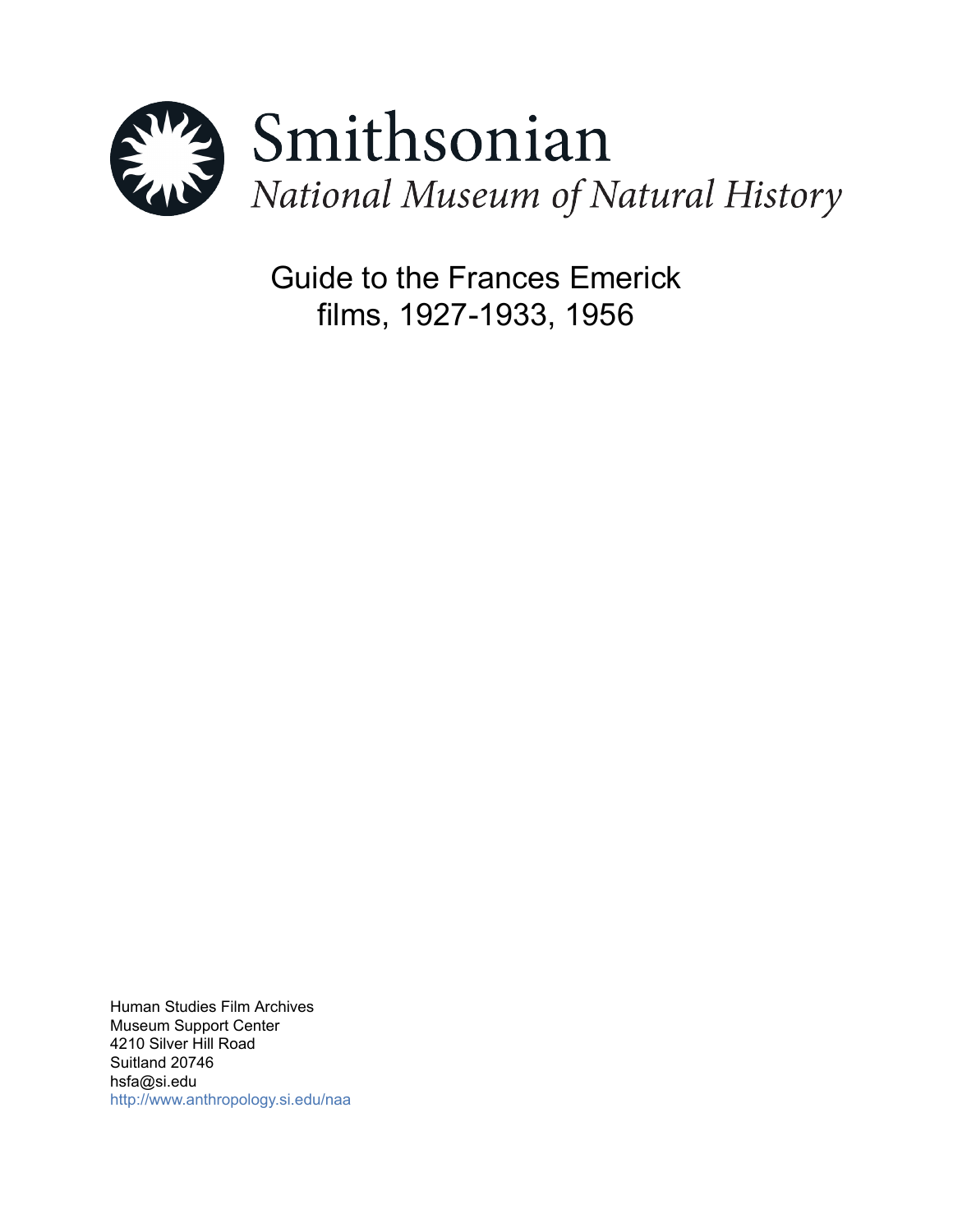# **Table of Contents**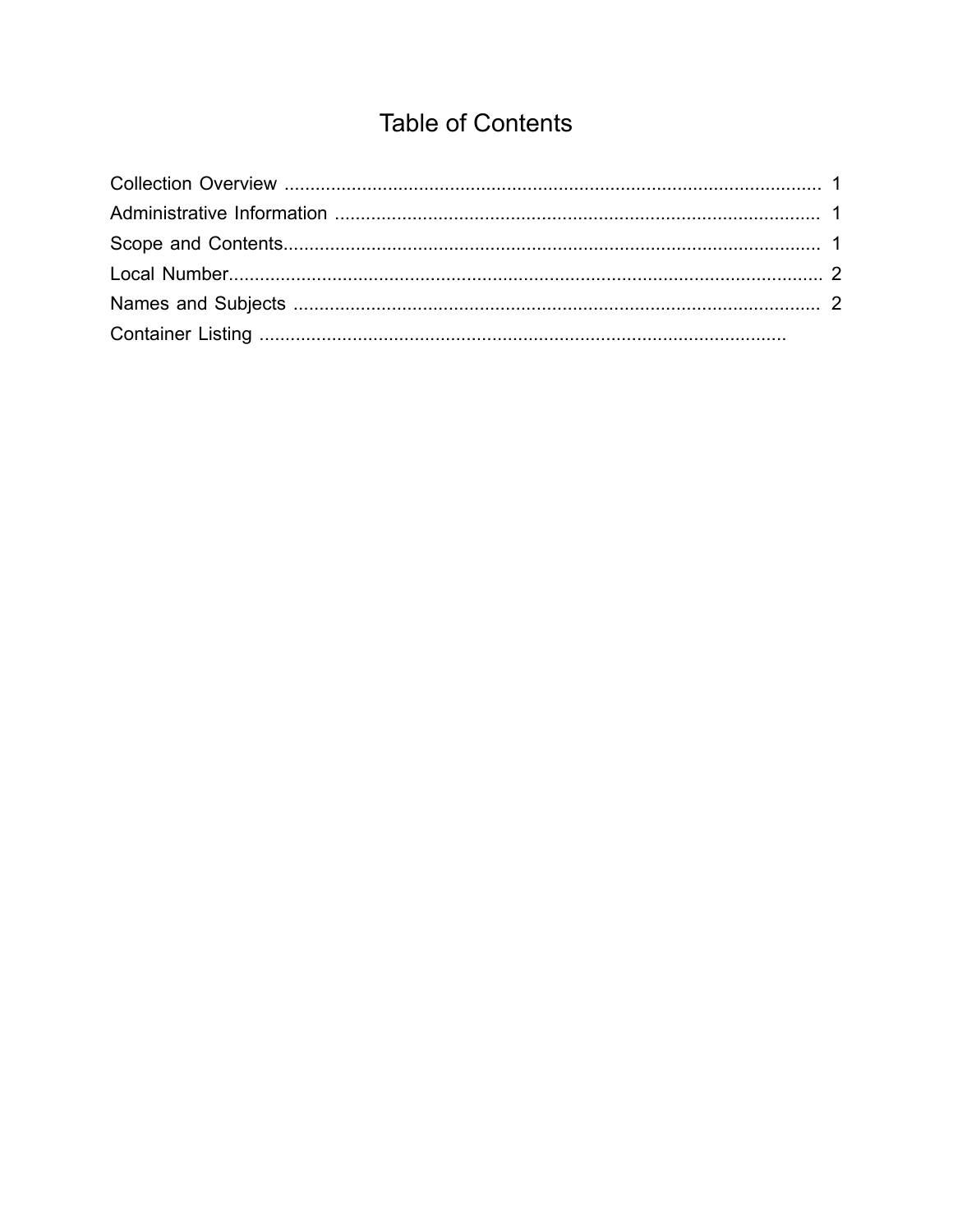## <span id="page-2-0"></span>**Collection Overview**

| <b>Repository:</b>                | Human Studies Film Archives                                                                                                    |
|-----------------------------------|--------------------------------------------------------------------------------------------------------------------------------|
| Title:                            | Frances Emerick films                                                                                                          |
| Date:                             | 1927-1933<br>1956                                                                                                              |
| Identifier:                       | HSFA.1980.05                                                                                                                   |
| Creator:                          | Emerick, Frances                                                                                                               |
| Extent:                           | Film reels (black-and-white color silent positive; 1600 feet; 16mm)                                                            |
| Language:                         | No linguistic content; Not applicable.                                                                                         |
| <b>Digital</b><br><b>Content:</b> | Video: Frances Emerick's Travel Footage of India video clip 1<br>Video: Frances Emerick's Travel Footage of India video clip 2 |

## <span id="page-2-1"></span>**Administrative Information**

#### Acquisition Information

Received from Frances Emerick in 1980.

#### **Provenance**

Previously titled "Frances Emerick's Travel Footage of India 1927-1933"

#### Processing Information

Titles are supplied by the archivist for untitled films.

#### **Restrictions**

The collection is open for research. Please contact the archives for information on availability of access copies of audiovisual recordings. Original audiovisual material in the Human Studies Film Archives may not be played.

#### Conditions Governing Use

Contact the repository for terms of use.

## <span id="page-2-2"></span>**Scope and Contents**

Footage shot in Sholapur, Maharashtra district, Udaipur, Rajasthan district, and various other sites while travelling through India. Footage includes: Sholapur Teachers Training School; forms of transportation (ship, railroad, trolley, automobile, bicycle, barge, junks, ox cart, and camel-drawn wagons); street life (street vendors, shopkeepers, textile processing, clothes washing, military drill, children swordfighting, and pipe smoking); music, dance and ceremonial activities (a sitar player accompanied by drums, finger cymbals, and other instruments); a water buffalo sacrifice; wedding procession; sword dancers; river procession of a maharaja and retainers; a military brass band; and the Taj Mahal.

Footage of Hong Kong and Manila in 1956.